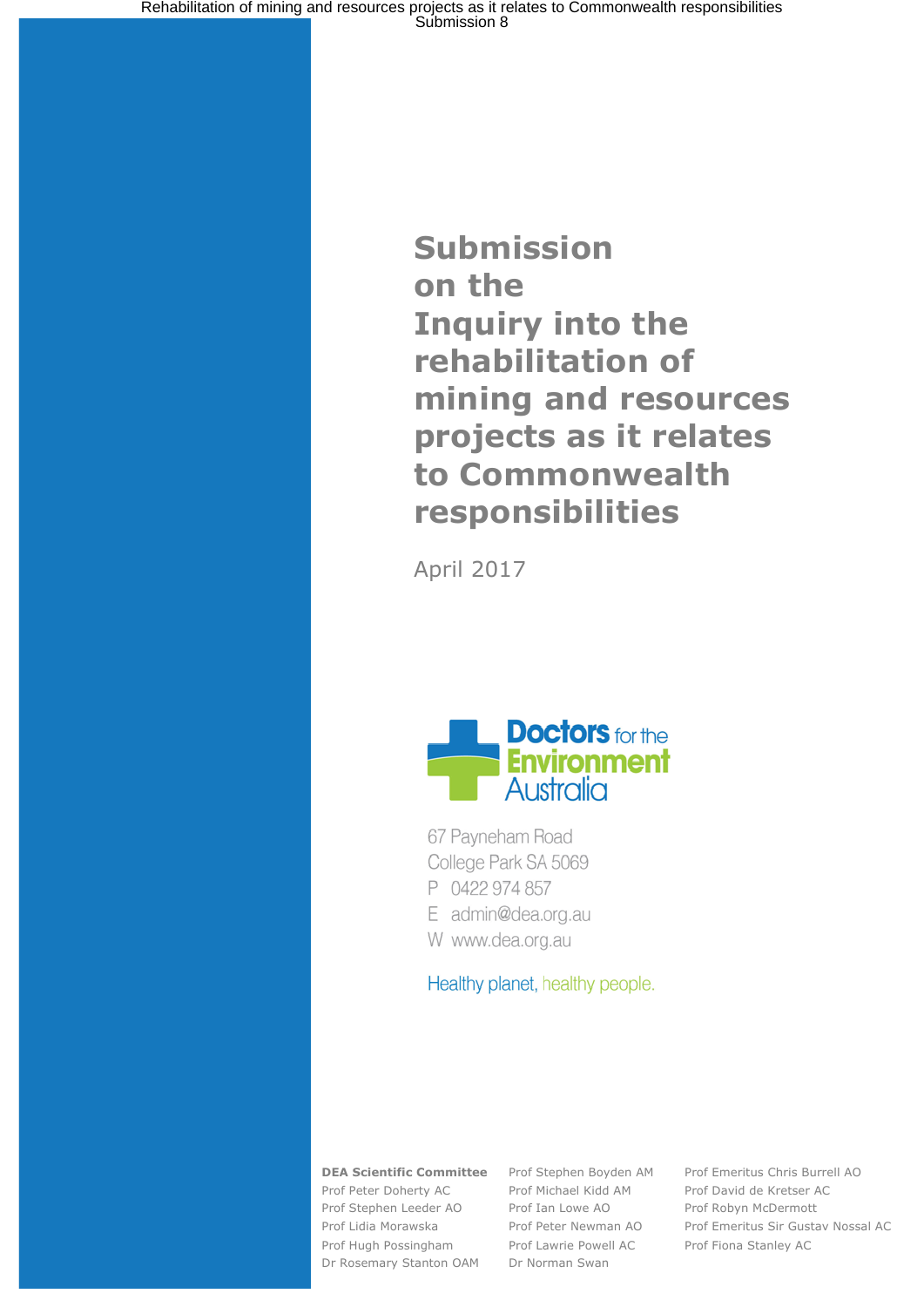Inquiry into the rehabilitation of mining and resources projects as it relates to Commonwealth responsibilities $1$ 

Doctors for the Environment Australia (DEA) is an independent voluntary organisation of medical doctors and students who work to address the adverse health effects of environmental damage, pollution and anthropogenic global warming in a broad public health context. Our members work across all specialities in community, hospital and private practices.

DEA welcomes the opportunity to comment on the rehabilitation of mining and resources projects as it relates to Commonwealth responsibilities.

## **Recommendations**

- 1 That in the absence of a national Environmental Protection Authority, the Commonwealth recognises the need to recommend and influence the adoption of uniform and effective measures be taken by all states and territories to protect human health and the environment.
- 2 More research is required as a matter of urgency, to ensure current rehabilitation practices are safeguarding health. Baseline values, ongoing monitoring and health studies are required to make meaningful decisions about the impacts of rehabilitated and abandoned mine sites on human health.
- 3 That Commonwealth responsibilities for rehabilitation of mines be extended to the care and maintenance phase of mine closure, as examples of negative health impacts have occurred after mining has stopped but before rehabilitation has commenced.
- 4 Improve practices, monitoring and ongoing assessment of management of acid mine drainage from workings or tailings of mines in all stages of closure.
- 5 Any plans for the use of pit lakes for recreational activities be accompanied by regular and ongoing monitoring of water quality, with full disclosure. This is particularly important if the lake is used for recreational fishing, as pit lakes may contain harmful substances that can enter the food chain and impact human health.
- 6 More research is required before groundwater sources are compromised by the filling of pit lakes. Threats to aquifers by depressurising, depletion or by contamination by saline or pollutants will have health impacts on residents reliant on groundwater, and on nearby agricultural land and stock.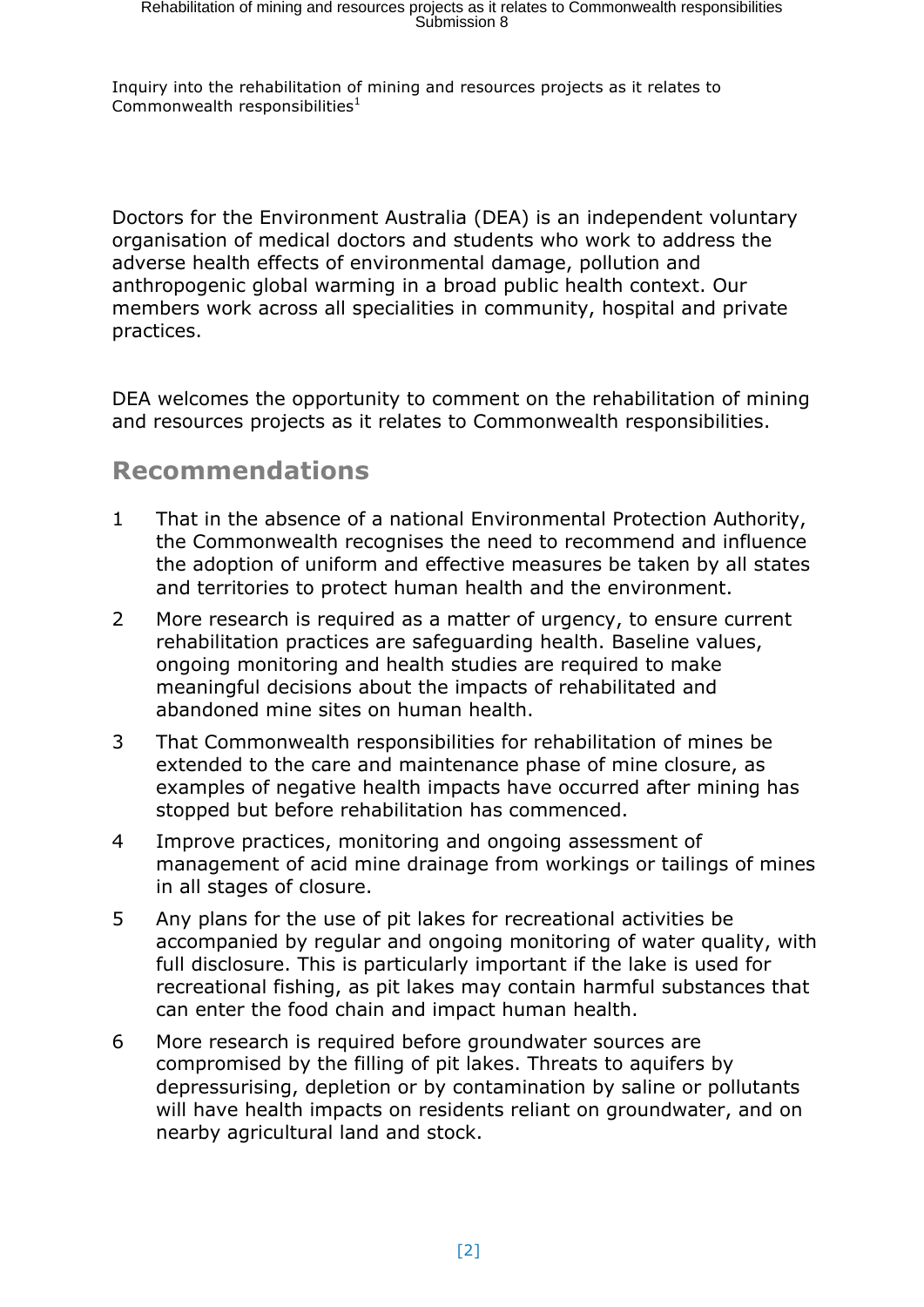- 7 Rehabilitated mining areas require ongoing safety monitoring for the stability of landforms, including walls of pit lakes, for a period of decades if not millennia.
- 8 That adequate funds are available for the monitoring, assessment and rehabilitation of abandoned mines.

Mining incurs a range of environmental impacts that persist after the production phase of the mine has ended. There are changes in vegetation and landscape, exposure and potential ignition of fossil fuels, the pollution of air, soils and water, the introduction of aquatic sediments into water sources and land subsidence. Any of these can result in loss of productive land, loss or degradation of groundwater, pollution of surface water and air pollution from dust or toxic gases, with subsequent negative impacts on human health.

## *TOR – b. the adequacy of existing regulatory, policy and institutional arrangements to ensure adequate and timely rehabilitation*

In the absence of a national Environmental Protection Authority, there is a lack of uniform and effective measures taken by all states and territories to protect human health and the environment by the adequate and timely rehabilitation of mines. The Commonwealth is in the position to recommend and influence the adoption of such measures.

*TOR – d. The effectiveness of current Australian rehabilitation practices in safeguarding human health and repairing and avoiding environmental damage.* 

**Lack of research and monitoring**

There is a paucity of data on aspects of mine rehabilitation such as base line studies, long term monitoring, Health Impact Assessments or community consultation, and if any such data has been collected, it is not publicly available. DEA could not find any health statistics on people working or living near mines in the care and maintenance phase, or mines that have been rehabilitated or abandoned.

#### **Care and maintenance phase**

Many mines in Australia are in the care and maintenance phase, during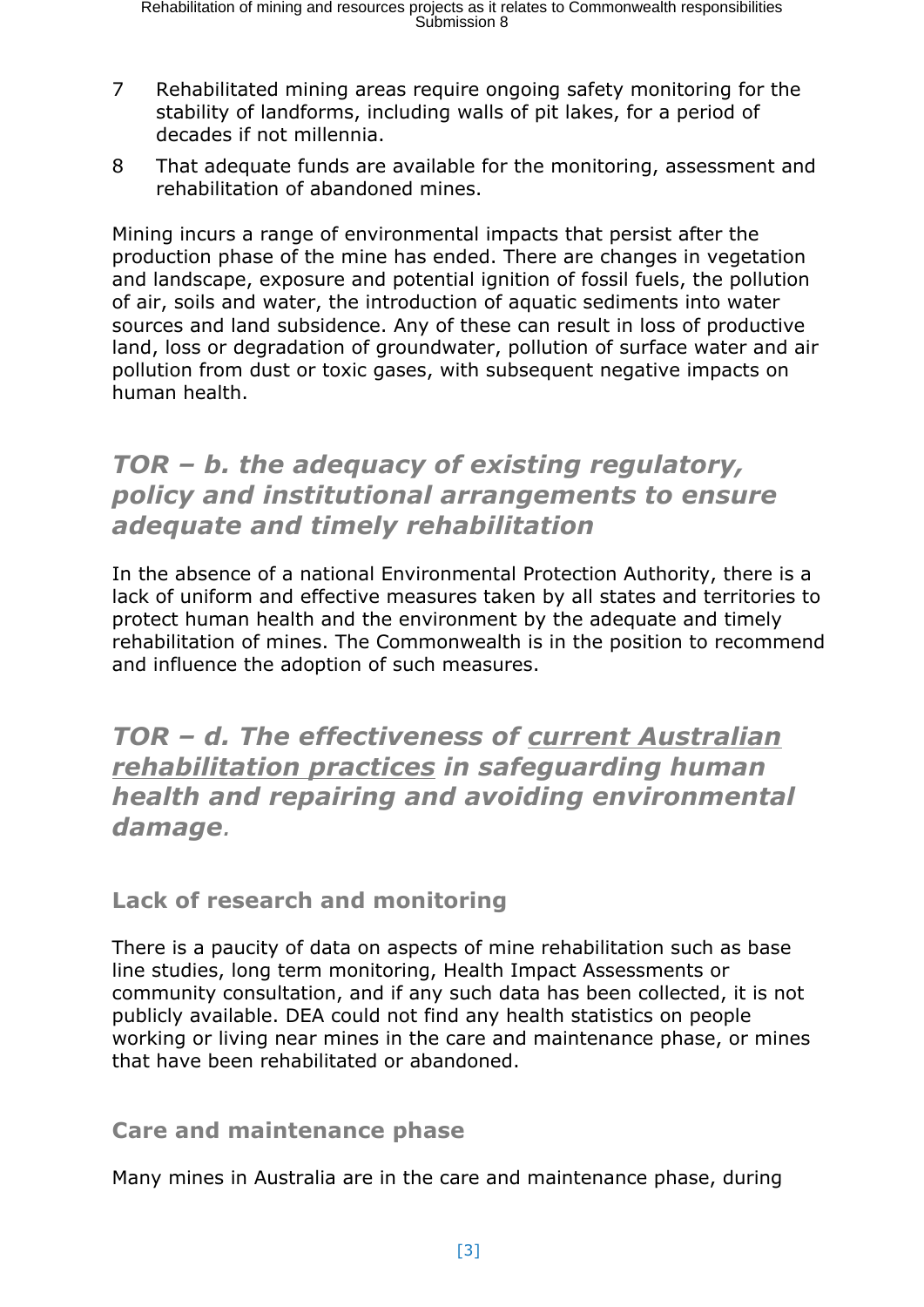which production is stopped. The site is required to be managed to ensure it remains in a safe and stable condition, but there is no requirement for rehabilitation. For example, in New South Wales (NSW), 123 mines are in the care and maintenance phase, and 112 are considered abandoned. Only one mine in NSW has been fully rehabilitated and relinquished in the past 10 years. $<sup>2</sup>$ </sup>

While this enquiry asks for comments on the rehabilitation of mining and resources projects, adverse health impacts are arising during the care and maintenance phase and before the rehabilitation phase of the mine has begun. Two examples of failures of management during the care and maintenance phase have occurred with severe impacts on human health.

The first example is the 2014 fire at the Morwell coal mine in the Latrobe Valley. An old part of the mine no longer in operation had not been adequately protected from fire hazard, unlike active sections of the mine. The open and unprotected coal face was set alight by burning embers from a nearby bushfire. The resultant fire on the coal face burnt for 45 days and affected thousands of nearby residents. The severe air pollution from the fire, which included particulate matter ( $PM_{10}$  and  $PM_{2.5}$ ), CO, and other airborne pollutants and toxins was implicated in short-term negative health impacts such as respiratory illnesses, increased risk of heart attack and stroke. Long-term health impacts similar to those found from exposure to air pollution are expected. $34$ 

The Hazelwood Mine Fire Enquiry determined that; *"There was a gap in regulation of the Hazelwood mine in respect of fire risks with the potential to impact on Morwell and surrounding communities. The Hazelwood mine fire was a foreseeable risk that slipped through the cracks between regulatory agencies. This reality must be confronted if similar incidents are to be avoided in the future."* <sup>5</sup>

The second example of health impacts during the care and maintenance phase of an inoperative mine is Linc Energy's In Situ Coal Gasification (ISCG) project at Hopeland, near Chinchilla in Queensland. The project, which ceased in 2013, is alleged to have contaminated 314  $km^2$  of farming lands in the surrounding area, and farmers have been banned from digging deeper than 2 metres into the soil because of a flammability risk.<sup>6</sup>

The Queensland government, last year banned any further ISCG projects in the state<sup>7,8,9</sup>; Linc Energy executives have been charged with environmental offences and the company is now in liquidation. There is no information about ongoing health impacts on local residents.

DEA believes that the experience of the Linc Energy ISCG project and resultant legislation in Queensland should be considered for any future ISCG projects in Australia. Commonwealth responsibilities should extend to preventing any long-term and unmanageable environmental events from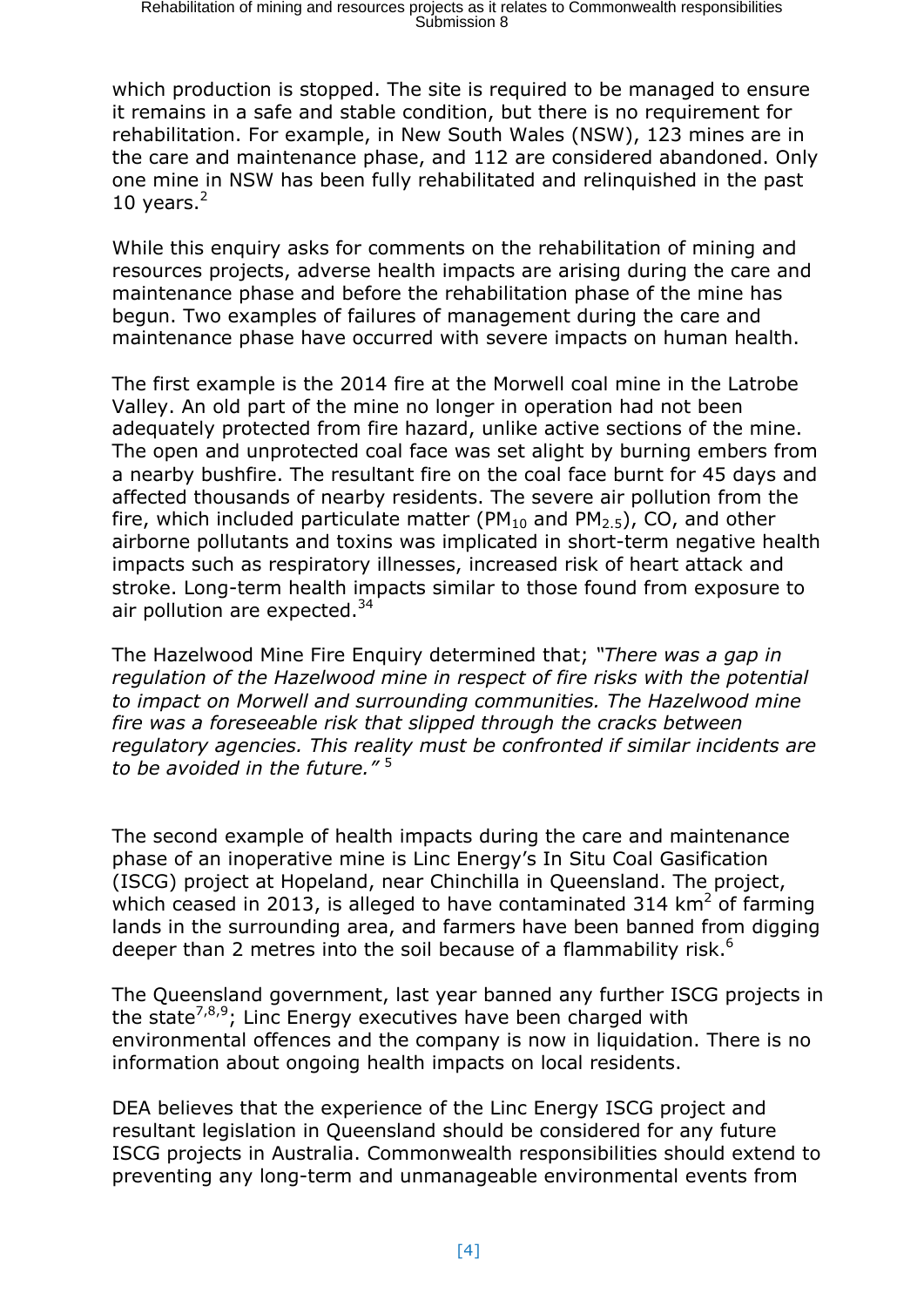happening anywhere in Australia.

## **Acid mine drainage (AMD)**

The process of mining exposes buried rock, and exposure of sulphide minerals to air and humidity causes oxidation and sulphuric acid formation, which in turn can solubilise heavy metals (aluminium, arsenic, cadmium, copper, lead, nickel and zinc) carrying them into rivers and streams. Similarly, dissolved pollutants may include sulphates, nitrates, radionuclides, mercury, and in gold mines, cyanide. Once in waterways or dispersed by dust, bioaccumulation in fish or animals used for human consumption and contamination of drinking water with potentially negative impacts on human health. These substances are all very long lived and will remain in the environment for hundreds of years. Changes to water flow or subsidence can cause AMD to occur long after the mine has closed. $^{10}$ 

Current Australian rehabilitation practices are not adequate to prevent AMD contamination of the environment by chemicals harmful to human health. For example, there is seepage from the tailings storage facility at the Mary Kathleen uranium mine in northwest Queensland that was not predicted at the time of mine closure. The seepage is occurring despite the rehabilitation of the storage facility and installation of a multi-barrier dry cover. Seepage of saline, radioactive water, uranium, iron, manganese, nickel, zinc and other substances is occurring into ephemeral creek systems with deterioration of water quality. Of concern in an arid environment is evaporation of watercourses and more widespread distribution of desiccated pollutants via dust and wind. $11,12$ 

Another example of contamination of waterways is the Clarence Colliery on the Wollangambe River, which runs into the World Heritage Area. Since the 1980's, the operators of the underground coal mine, Centennial Coal, have been allowed to discharge mine waste into the river under its environmental licence. High levels of salt, nickel and zinc have been detected downstream of the mine with loss of invertebrate life.<sup>13</sup>

### **Pit lakes and impacts on security of local groundwater**

Pit lakes are sometimes proposed to fill the void left by large mines, but local groundwater sources can be impacted if used to fill pit lakes. Predictions of water dynamics in final landforms are dependent on modelling of local hydrogeology and subject to considerable uncertainty due to the paucity of data available.

In NSW, it is thought that final voids of coalmines will permanently depressurise both local aquifers and productive alluvial aquifers some distance from the mine site. Modelling of impacts is difficult because of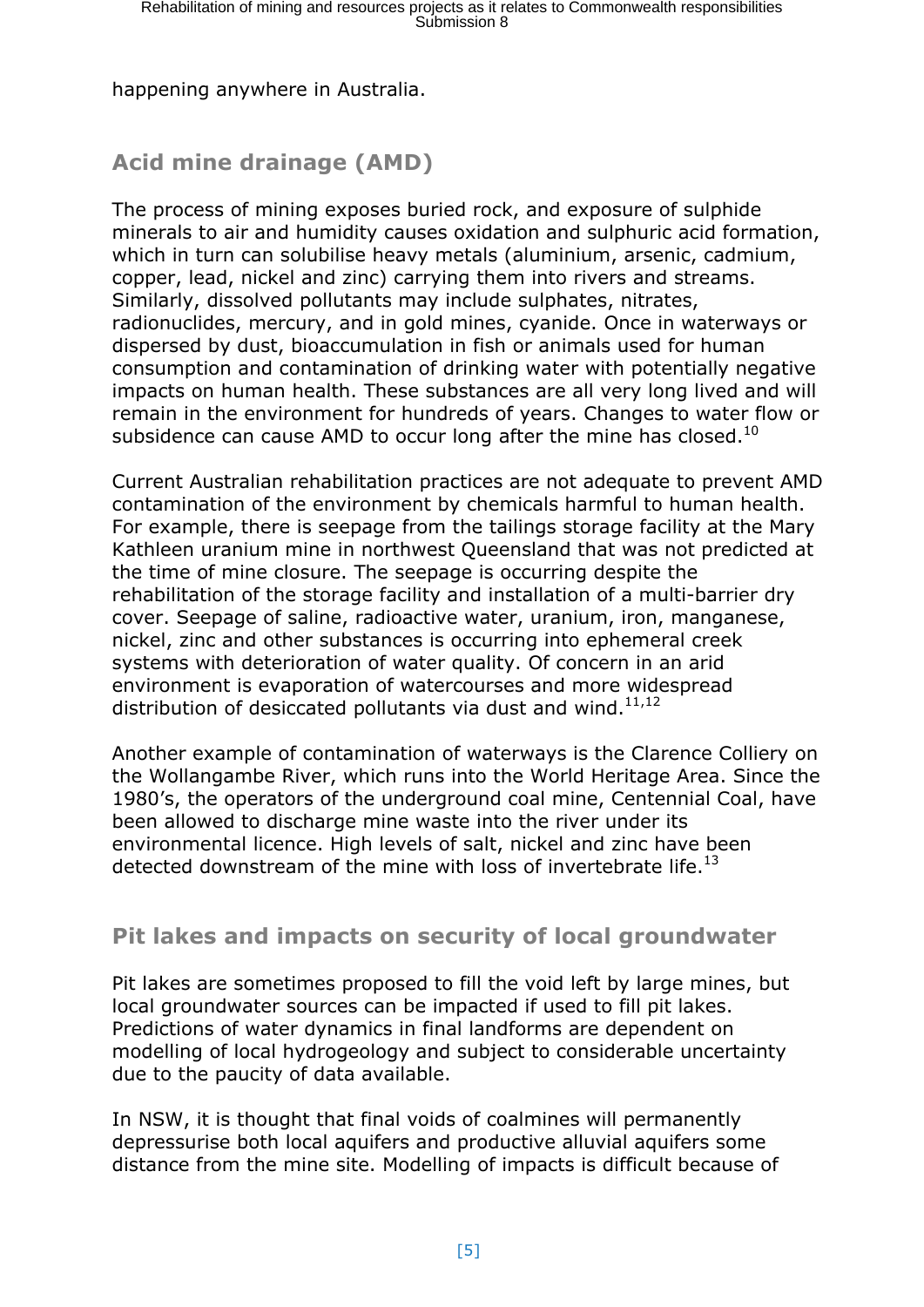conjecture in prescribing strata hydraulic properties and other parameters. Depletion of aquifers will impact on water security for residents, stock and farmlands in surrounding areas. $14,15$ 

There is potential for many pit lakes in Western Australia to become point sources of hyper-saline water, and impact on the surrounding groundwater resources as well as the broader natural environment.<sup>16</sup>

#### **Water quality in the pit lakes**

Pit lakes are likely to have a high salt content and may contain substances known to be harmful to human health. Salinity may increase over time (over hundreds of years) with evaporative concentration of saline water. Spoil leachate with dissolved pollutants can progressively decrease water quality, and chemical evolution via evaporation will be ongoing for decades or longer. Flooding and overflowing of the lake pit would release water containing salt and toxins to aquifers, watercourses or adjacent land. $^{17}$ 

Pollutants within pit lakes may present a threat to human health as a result of planned or unplanned fisheries. Toxic contaminants such as mercury, selenium, cadmium and other heavy metals may accumulate in aquatic ecosystems, and many contaminants are subject to bio-concentration.<sup>18</sup>

In 2013, Barramundi were released into the 55Ha Hazelwood Pondage lake system, with a warning that human consumption of recreationally caught fish be limited to 300-450 gms/week. In April 2017, the EPA revised their consumption guidelines downwards on advice from the Commonwealth Department of Health that related to the presence of PFAS (per- and polyfluoralkyl substances) that are bioaccumulative and can cause health problems in animals. <sup>19 20</sup>

There is inadequate research on the long-term health effects of PFAS exposure in humans. Despite this, Fisheries Victoria is committed to developing Hazelwood Pondage as a recreational fishery.<sup>21</sup>

*TOF – e. The effectiveness of existing abandoned mines programs, with regard to repairing environmental damage and safeguarding human health.* 

**NSW Auditor General's reports on abandoned mines**

In 2011, the NSW Auditor-General found that there are *"many thousands of hectares of degraded and contaminated lands"*, and that *"that the few*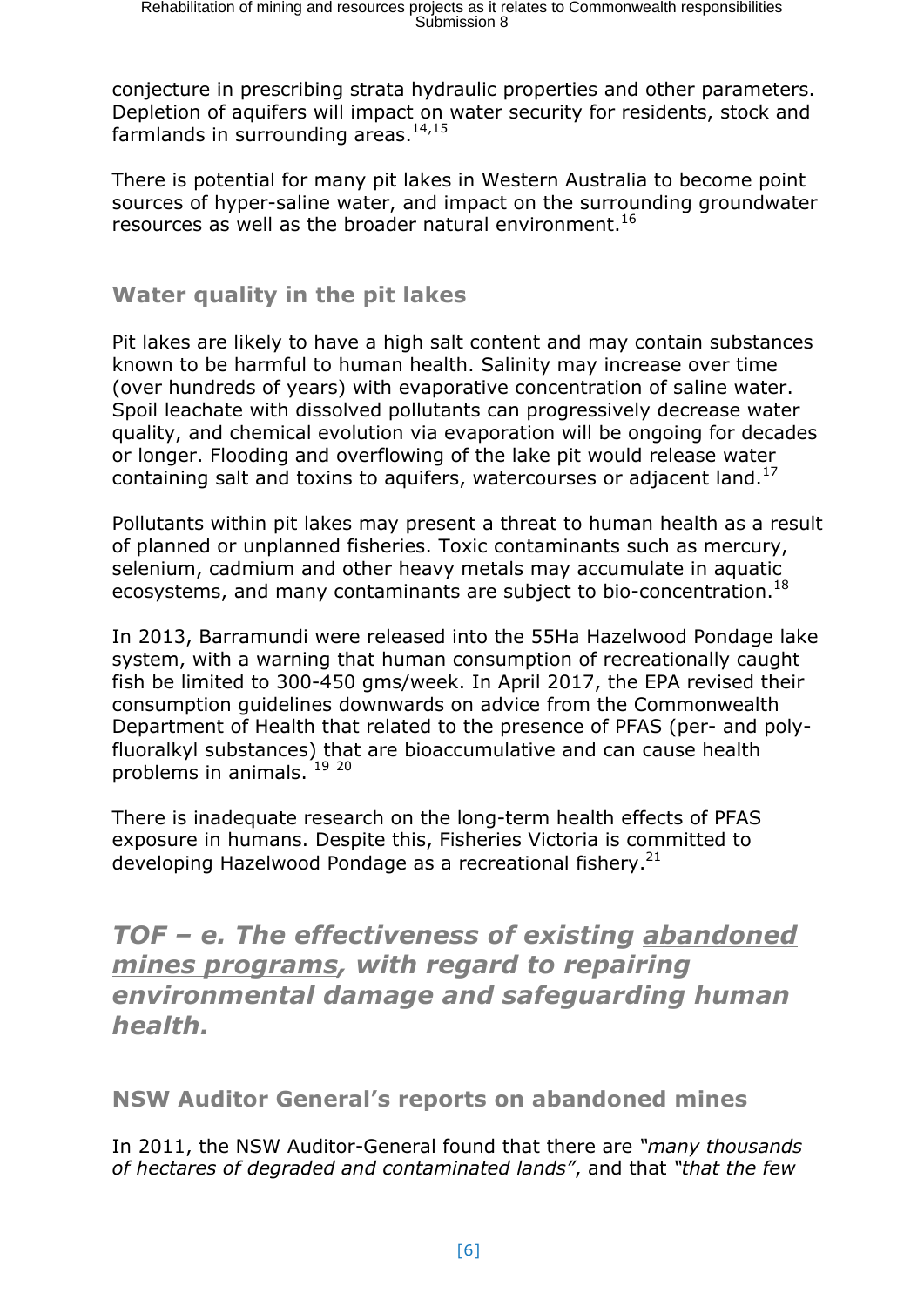*million dollars allocated annually to this program are substantially inadequate"*. The Auditor-General concludes that: *"the Derelict Mine Program may represent the largest category of contamination liability for the New South Wales Government."* <sup>22</sup>

A further audit in 2014 by the NSW Auditor-General estimated that there were 112 derelict mine sites on Crown Land and: *"Amongst the 38 high risk sites, [Department of Industry] is aware that seven large scale derelict mines on Crown land are potentially high risk to the environment and public health, and may be need to be notified to the EPA."* <sup>23</sup>

Similar situations in other states are either known to exist  $24.25$ , or are not documented and we recommend a nationwide extension of reports, and assessment and implementation of rehabilitation needs.

## **Stability of final landforms of abandoned mine sites**

The long-term safety of the final landform of an abandoned mine with or without a pit lake has impacts on human health. The final high wall of an open cut mine is potentially hundreds of metres tall, and potentially unstable over a period of decades or possibly millennia, with landslips endangering people and structures. The nature of the overbearing rocks and soil is such that it can weather rapidly with ongoing instability.

For example, the high wall at Yancoal's Moolarben open-cut coal mine wall adjacent to a public road collapsed in 2015. Stabilisation of high walls and associated fencing is expensive and would require ongoing maintenance and monitoring.<sup>26</sup>

# *TOF – h. The potential social, economic and environmental benefits of adequate rehabilitation, including job opportunities in communities affected by job losses in the mining and resources sector.*

Rehabilitation of mines is an opportunity to employ skilled workers once the mine has closed. Rehabilitation is best done immediately after the mining process has stopped, as equipment is available, finances are in place and workers are on site.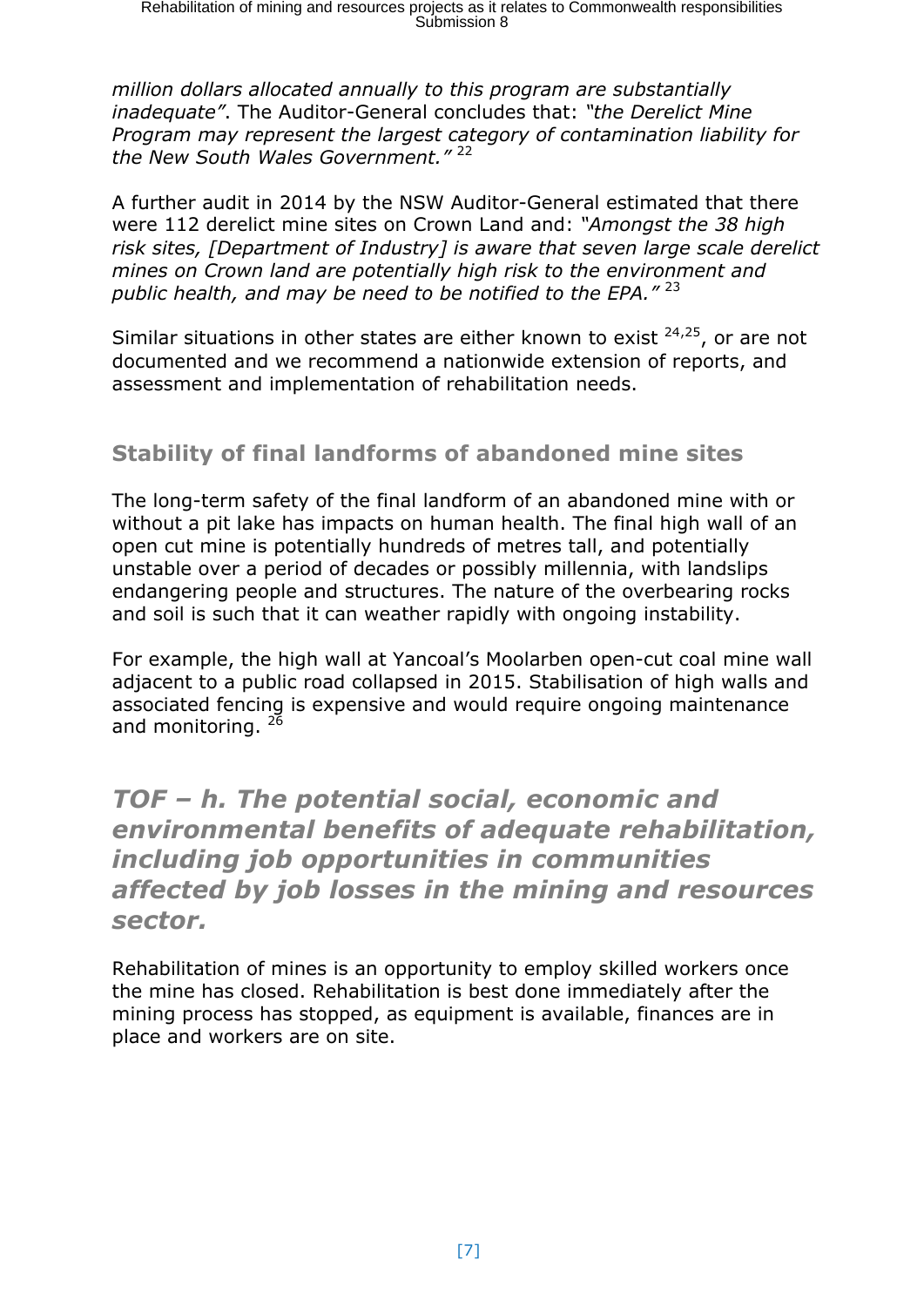## **References**

l

1 http://www.aph.gov.au/Parliamentary\_Business/Committees/Senate/Environment\_and\_C ommunications/MiningandResources

 $2$  Dark Side of the Boom. The Australia Institute. Campbell R. et al. Feb 2017. Available at: http://www.tai.org.au/content/dark-side-boom-nsw

<sup>3</sup> Particulate Matter (PM) Pollution US EPA Dec. 2016. Available at: https://www.epa.gov/pm-pollution

<sup>4</sup> DEA submission to the Hazelwood Coal Mine Fire Enquiry. Available at: http://hazelwoodinquiry.vic.gov.au/wp-content/uploads/2015/08/Doctors-for-the-Environment-Australia-PDF-438KB.pdf

<sup>5</sup> Hazelwood Mine Fire Enquiry, Victorian Government, 2014.

http://report.hazelwoodinquiry.vic.gov.au/executive-summary-2/fire-riskmanagement.html

<sup>6</sup> https://www.ehp.qld.gov.au/management/hopeland/

<sup>7</sup> http://statements.qld.gov.au/Statement/2016/4/18/underground-coal-gasificationbanned-in-queensland

<sup>8</sup> Underground coal gasification. Queensland Department of Natural Resources and Mines https://www.dnrm.qld.gov.au/our-department/corporate-information/policiesinitiatives/mining-resources/resources-policies/underground-coal-gasification

<sup>9</sup> DEA draft paper on UGC/UTCL https://www.dea.org.au/wp-content/uploads/UCG\_- DEA\_Draft\_11-12.pdf

 $10$  (Mining Activities: Health Impacts. Coelho PCS. Goncalves O. Available at https://www.researchgate.net/profile/Patricia\_Coelho2/publication/252931164\_Mining\_Act ivities\_Health\_Impacts/links/004635232d7102ef9e000000.pdf

 $11$  Tailings Dam Seepage at the rehabilitated Mary Kathleen uranium mine, Australia. Lottermoser B., Journal of Geochemical Exploration. 2013. 85:3 pp. 119-37. Available at: http://www.sciencedirect.com/science/article/pii/S0375674205000142

<sup>12</sup> Contaminant dispersion at the rehabilitated Mary Kathleen uranium mine, Australia. Lottermoser B. Environmental Geology. 2005. 48:6 pp. 748-61. Available at http://link.springer.com/article/10.1007%2Fs00254-005-0014-2?LI=true

<sup>13</sup> Ian A. Wright et al. Coal Mine Water Pollution and Ecological Impairment of One of Australia's Most 'Protected' High Conservation-Value Rivers, *Water, Air, & Soil Pollution* (2017). DOI: 10.1007/s11270-017-3278-8

<sup>14</sup> Mackie CD (2009) Hydrogeological Characterisation of Coal Measures and Overview of Impacts of Coal Mining on Groundwater Systems in The Upper Hunter Valley of NSW. PhD Thesis. University of Technology, Sydney. Faculty of Science. Available at: http://hdl.handle.net/10453/30195

<sup>15</sup> Independent Expert Scientific Committee on Coal Seam Gas and Large Coal Mining Development (IESC) (2015) Advice to decision maker on coal mining project IESC 2015- 066 and IESC 2015-067: Watermark Coal Project (EPBC 2011/6201) – New Development.

<sup>16</sup> Guidelines for Preparing Mine Closures. May 2015. Department of Mines and Petroleum EPA. Available at http://www.dmp.wa.gov.au/Documents/Environment/ENV-MEB-121.pdf

<sup>17</sup> Mackie CD (2009) Hydrogeological Characterisation of Coal Measures and Overview of Impacts of Coal Mining on Groundwater Systems in The Upper Hunter Valley of NSW. PhD 15 Thesis. University of Technology, Sydney. Faculty of Science. Available at: http://hdl.handle.net/10453/30195